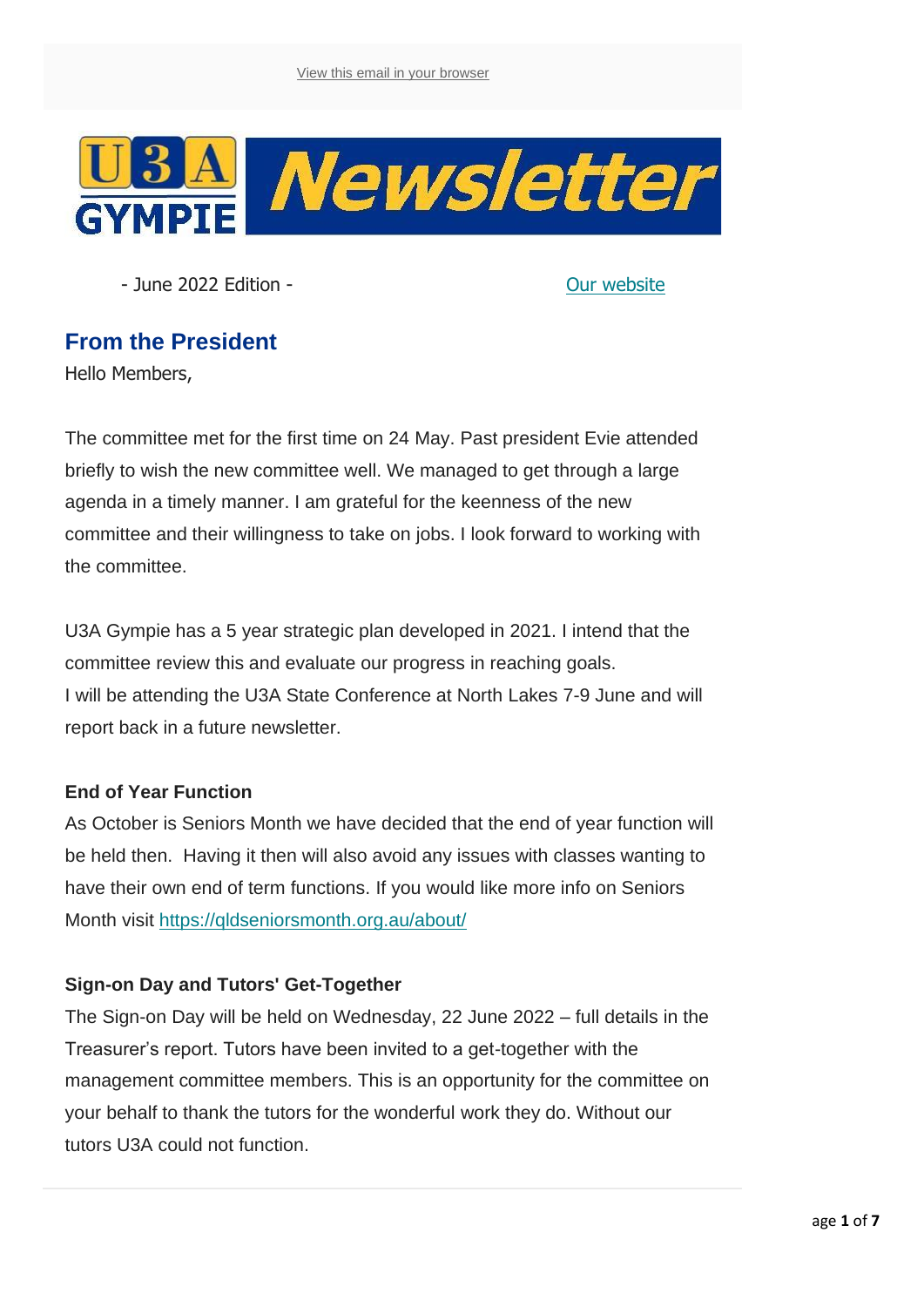#### **Please - help us to promote U3A**

You can assist the new committee to build up and update our promotional material. We would appreciate photos and write-ups about classes, Tuesday lunches, or functions. Write-ups don't have to be literary masterpieces – we can polish up contributions. Just help us out with notes. Remember the five Ws :- Who, What, When, Where, and Why as a starting point.

Send them either by email to [publicity@u3agympie.com,](mailto:publicity@u3agympie.com) OR by mail to PO Box 600 Gympie OR hand them to a committee member. Promotional material is needed to make posters for our Open Day in January 2023 and many other occasions.

President, Greg Jones



**Birthday Greetings to those of our members who are celebrating a birthday this month!**

## **Class Coordinator's Report**

Dear Members,

All seem to have settled in and are enjoying their Term 2 classes. I am now working on Term 3 classes, and advise the following:

- Editing Workshops Trudy Graham will run a 5-week course learn how to edit your own work ready for publication, any genre, fiction or nonfiction. Commencing 15 July.
- Faieza will offer a 5 week combined Yoga and Meditation class. Commencing 2 August.
- Laptops have returned to Monday. Beginner 9:00am Intermediate 10:30am.
- Subject to numbers Reflexology and Smartphone hope to return.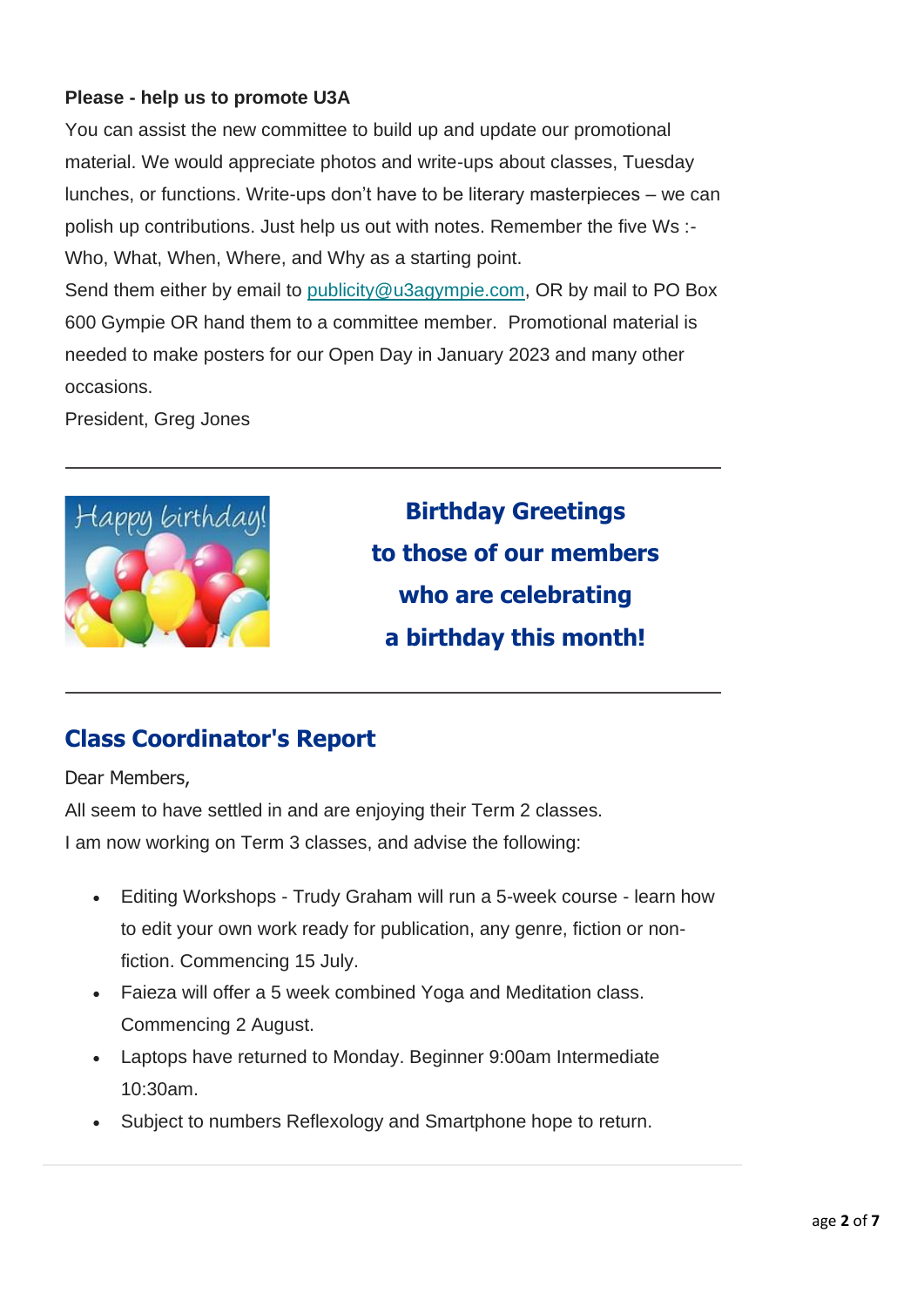• All our regular classes have vacancies for Term 3.

Please come along to Sign-on Day on Wednesday 22 June - to sign on for classes of your choice for Term 3. Bring a friend who you think may be interested in joining any of our classes - new members are always welcome.

#### Denice McDougall

**Class Coordinator Denice McDougall can be contacted on 0490 757 458 or email**  [classes@u3agympie.com](mailto:classes@u3agympie.com) **for enquiries or to express an interest in any of our classes.**



**Epsom Salts Footbaths - Reflexology**

## **Class Feedback:**

## **Reflexology**

'Margaret - previously an RN and reflexology teacher (of 30 plus years) - has just started this new course. Margaret is amazing, so interesting and any ache or pain is explained and studied through our feet. Using pressure on different parts of the feet shows which organ/bone etc is not functioning as it should. We use a foot bath (provided) with warm Epsom salt bath. Our class of 6 watch as Margaret evaluates our feet and we have many laughs.

We have already learnt so much on how to relieve neck pain, understanding the connection between big toe and brain. I would highly recommend this course if you are interested in pain relief and getting a better understanding of our bodies. One interesting fact we have learned already is that people who have bunions, or one coming up, will also get a hump on their back as we age. Bunions are an inherited trait, through a relative.

Many of you will benefit from this course, make new friends, learn something positive and have a laugh.'

- Cheryl Artman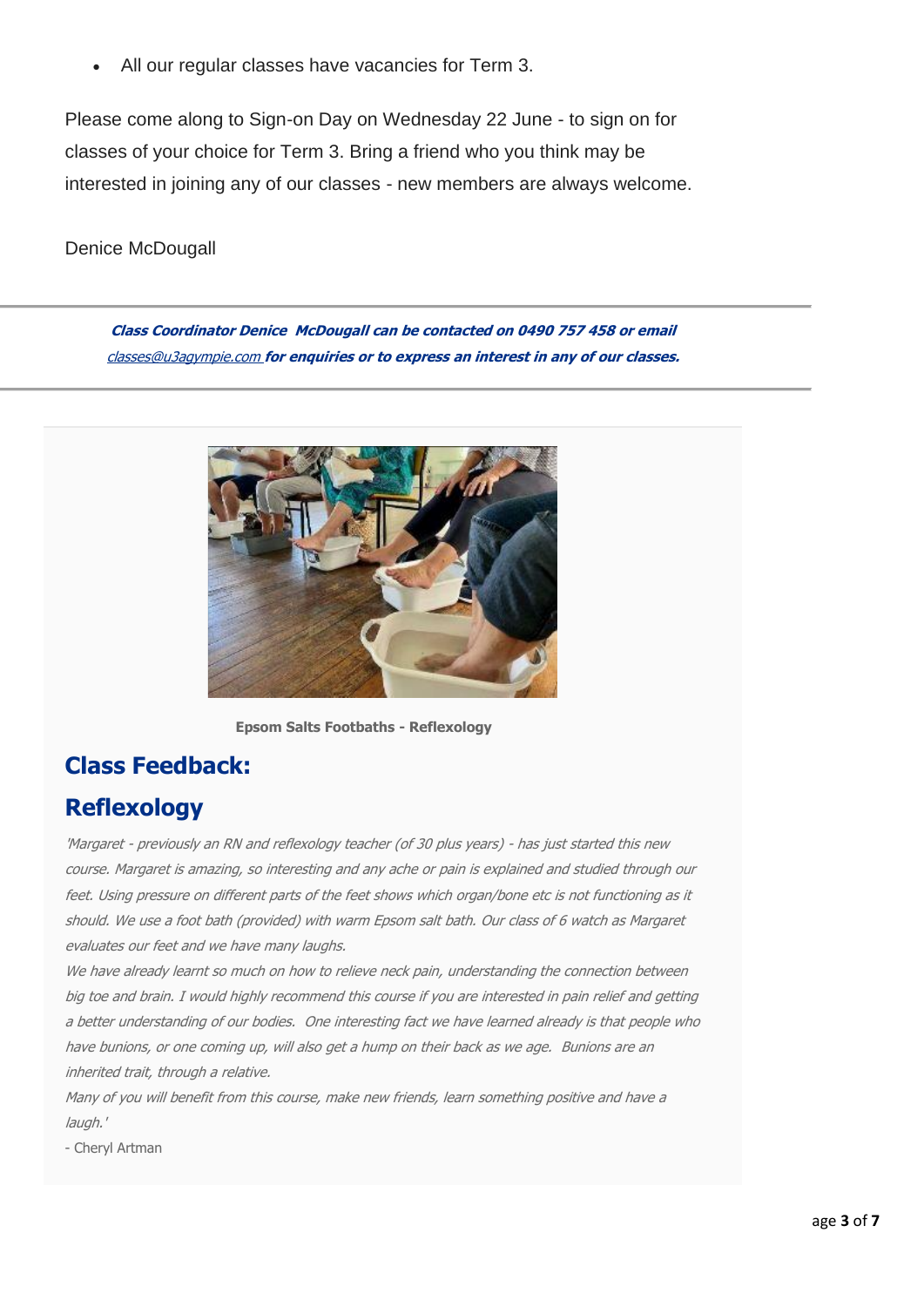### **Arts Class (Previously Drawing and Painting)**

'We have a new tutor, an artist known as Noo. Our request was to go back to basics. We are learning perspective and light. Noo advises each of us on how to improve as she reviews our attempts.' - Natalie Kerr



[Click here](https://u3agympie.com/notice-board/) **to check out our virtual noticeboard and keep up to date with changes to classes etc.**

## **Management Committee Report:**

Dear Members,

Thank you to those members who attended the Annual General Meeting for 2022. The following members were elected to the Management Committee for 2022/2023.

#### **MANAGEMENT COMMITTEE 2022 – 2023**

President – Greg Jones Vice-President – Sarah Henshaw Treasurer – Mary Inman Secretary – Mary Inman Class Coordinator – Denice McDougall Publicity Officer – Vicki Belletty Newsletter Editor – Vacant General Committee Member – Chrissy Anderton General Committee Member – Janet Bates General Committee Member – Lynette Krocs

As the Newsletter Editor position was not filled, this position is now a casual vacancy. In accordance with our Constitution's **rule 21 Vacancies on management committee**, the continuing members of the committee may appoint another member of the association to fill the vacancy until the next annual general meeting.

Consequently, members interested in this position are invited to express their interest by contacting the Secretary at [u3a@u3agympie.com](mailto:u3a@u3agympie.com) or on 0417 433 034.

Mary Inman **Secretary**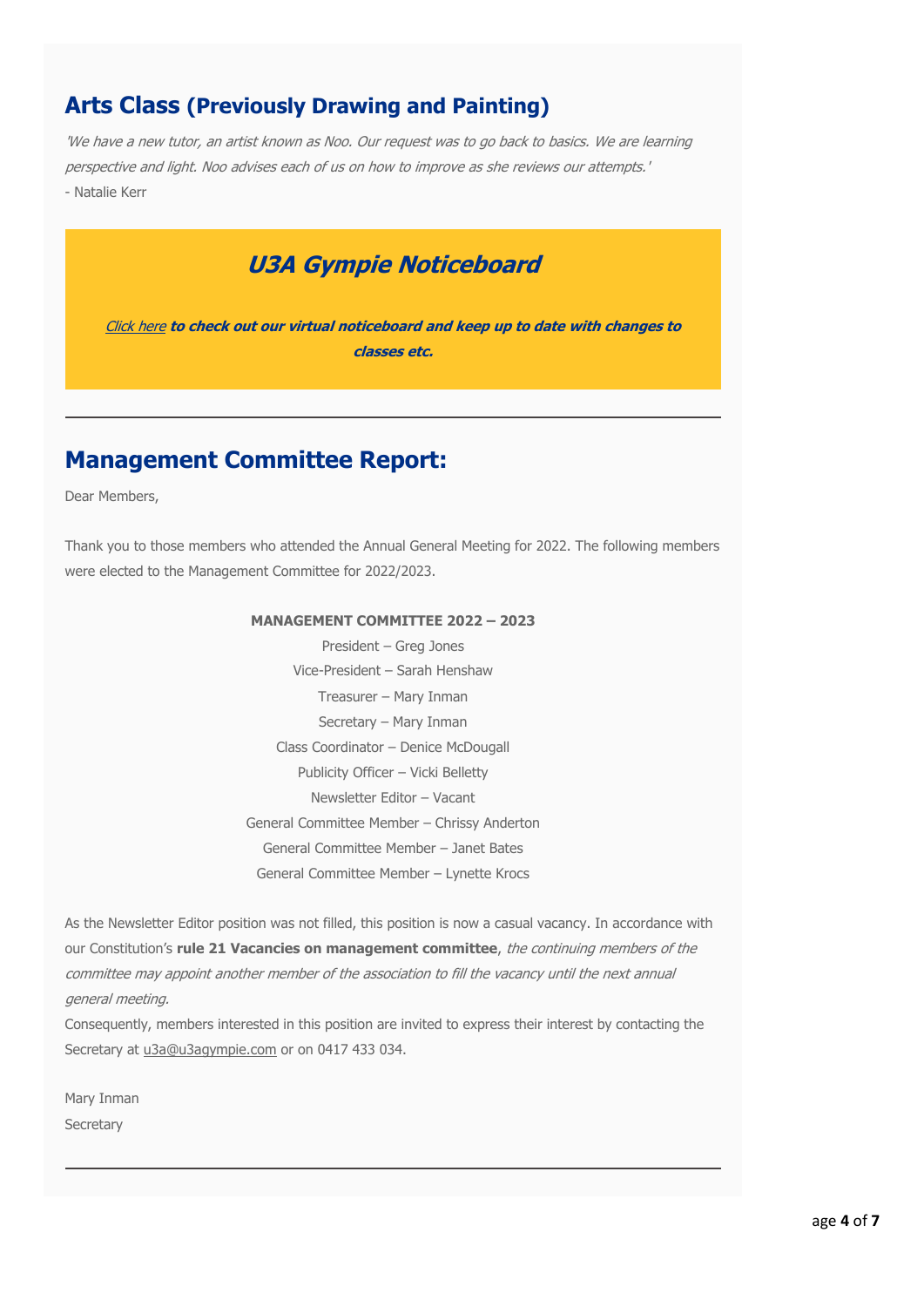#### *BANK DETAILS*

**Bendigo Bank Account Name: U3A Gympie Inc. BSB: 633000 Account Number: 156 399 636 Please note in the description and/or reference fields, your name and the purpose of the payment, then notify the Treasurer by email to** [t](http://%20treasurer@u3agympie.com )[reasurer@u3agympie.com](mailto:treasurer@u3agympie.com)[,](http://%20treasurer@u3agympie.com ) **or by voicemail or text to 0417 433 034**

#### **From the Treasurer:**

Dear Members,

**The Sign-on Day for Term 3 will be held at the Gympie Indoor Bowls Hall, 35 Graham Street Gympie on Wednesday, 22 June 2022. Doors open from 2:30 pm to 3:30 pm. EFTPOS and cash facilities will be available to pay your fees.**

Other options include making a cash payment in the **first** or **second** lesson of each class or course. Making a cash deposit or direct credit transfers to **U3A Gympie'**s account at the Bendigo Bank. The account details are listed above. Please include your badge number or surname and the name of the class or course you are paying for. A confirmation email to [treasurer@u3agympie.com](mailto:treasurer@u3agympie.com) would be greatly appreciated.

**BANKING: Online Payment – Bank of Queensland –** Details provided on our account transactions do not include the payers' names, so if there is not enough space in the description field to provide your details, could you please either email, text, or even leave a voicemail message advising the remaining details. Thank you.

Mary Inman Treasurer

**Mary Inman - Treasurer and Secretary responds to emails addressed to** [treasurer@u3agympie.com](mailto:treasurer@u3agympie.com)**,** [u3a@u3agympie.com](mailto:u3a@u3agympie.com) **and the CONTACT FORM on our website. I can also be contacted on 0417 433 034 for enquiries not related to classes.**

**U3A Gympie wishes to acknowledge and thank State Member for Gympie, Tony Perrett MP, for the assistance from his office in printing our Notices and Newsletters.**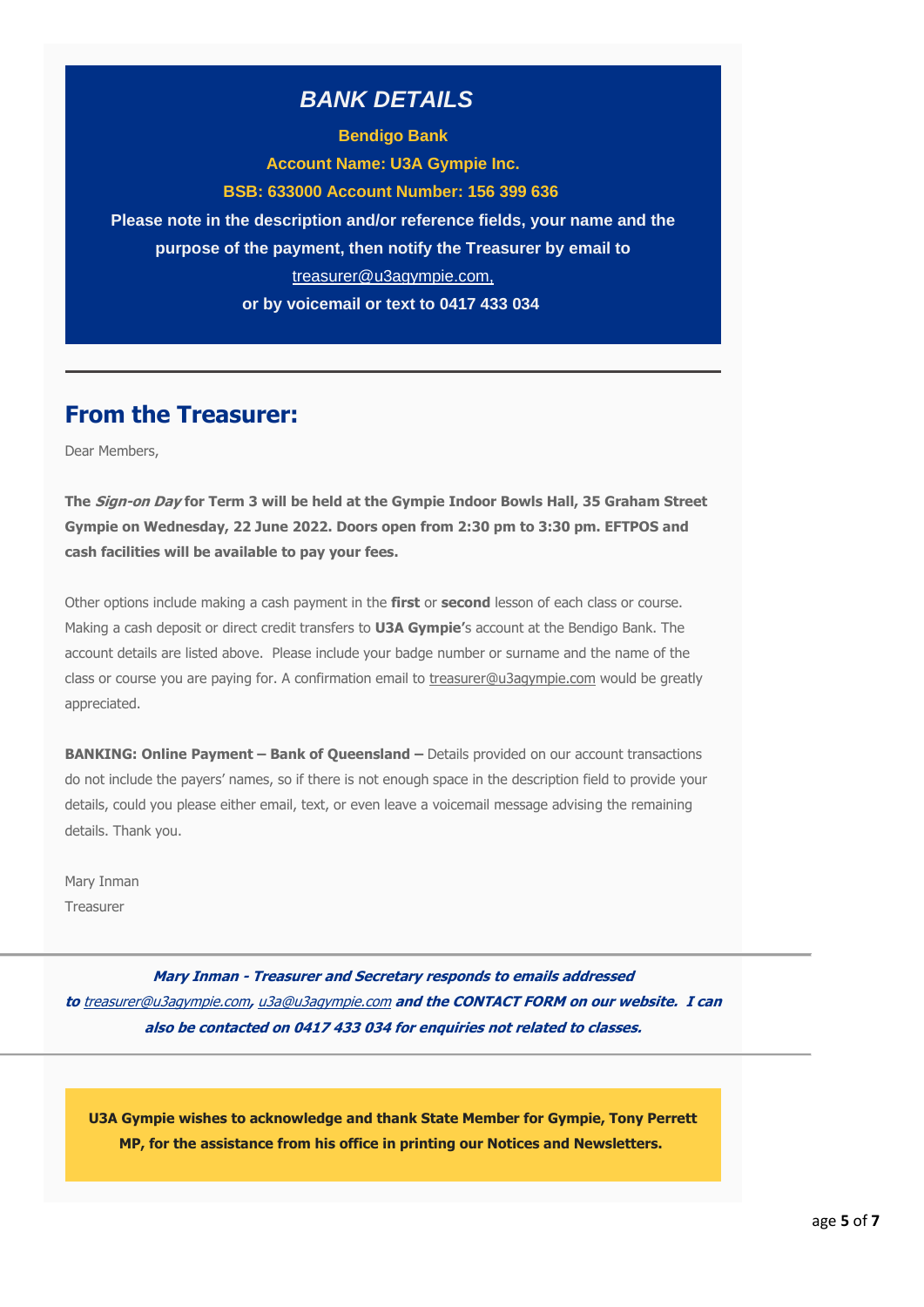#### **U3A Dates to Remember**

**7 June - Tuesday - Lunch with Friends - Mt Pleasant Hotel 12:30 7 - 9 June - U3A Network State Conference 14 June - Tuesday - Lunch with Friends - Mt Pleasant Hotel 12:30 21 June - Tuesday - Lunch with Friends - Mt Pleasant Hotel 12:30 21 June - Tuesday - Management Committee Meeting 22 June - Wednesday - Sign on Day for Term 3 Classes 24 June - Friday - Last day of Term 2 25 June - 10 July - School Holidays 11 July - Monday - First day of Term 3**



# Getting to Know.... Greg Jones, President

Hi, my name is Greg Jones and I have been a resident of Gympie since being transferred here as a teacher in 1979. I retired from Teaching at Gympie High in 2015. I originally trained as a Maths Science teacher and later qualified as a Teacher-Librarian – the reason for my appointment to Gympie High. I am married and my wife Jill and I have four adult children, all of whom have moved away from Gympie.

Before and after retiring I was heavily involved with the Heart of Gold International Short Film Festival having a number of roles over the years - including Ticketing Coordinator, a 5 year term on the management committee as Secretary then Treasurer, and as Information Technology coordinator. Having scaled back these activities I am looking forward to my role as president of